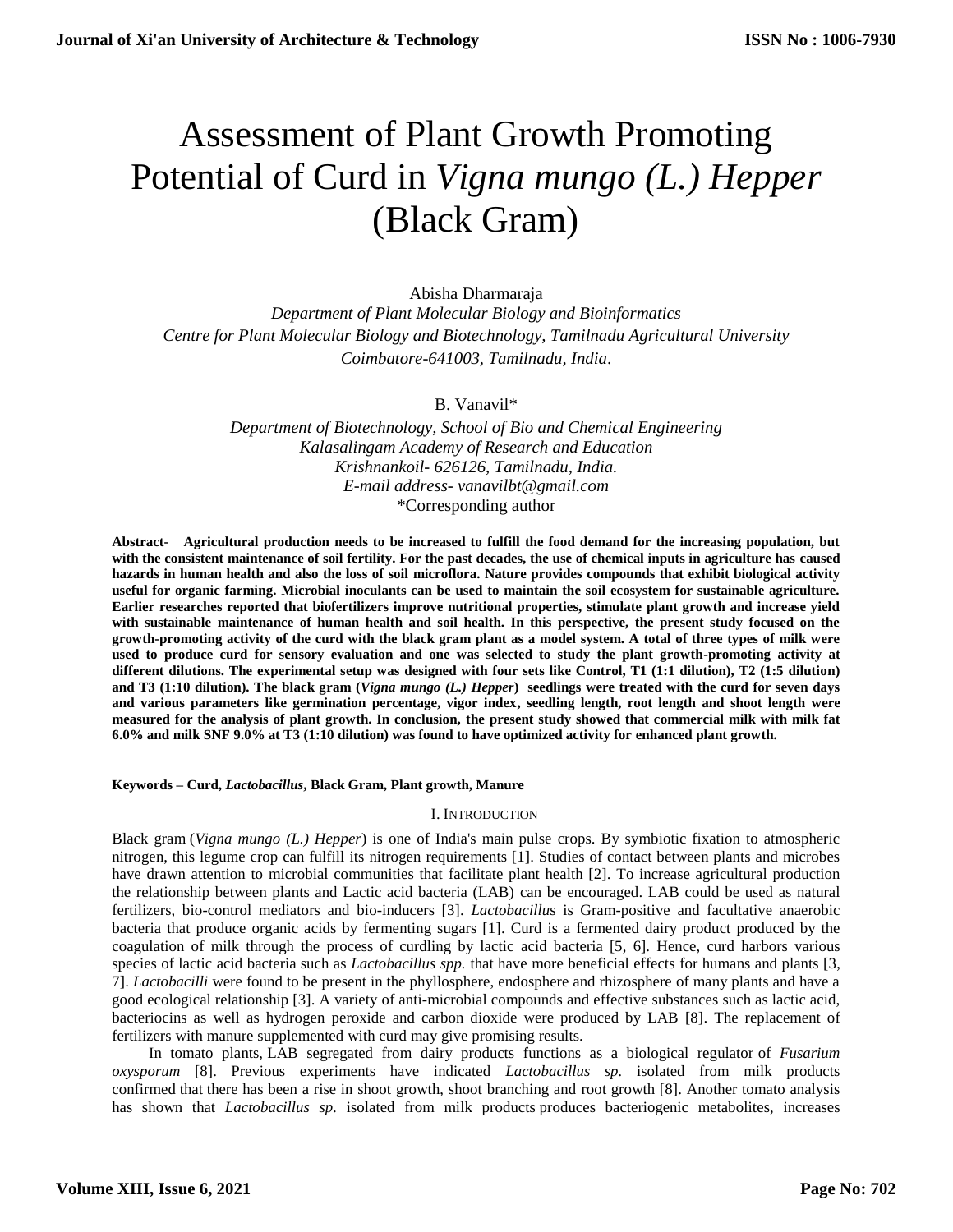germination and root growth [9]. LAB is also involved in plants growth as a biocontrol agent (BCA) by utilizing the following three recognized mechanisms, such as: through the production of anti-microbial compounds, reactive oxygen species and bacteriocins [10-12], eliminating pathogens by pre-emptively colonizing plant tissues vulnerable to infection [13, 14] and by modifying the plant immune response [15].

From various research studies, it was identified that LAB can be a potent Plant Growth Promoting Bacteria (PGPB). *Lactobacillus* is an essential form of green farming for pest management, soil quality and plant production [16-18]. Curd is one of the sources of LAB that can be used to enhance the growth-promoting activity in plants. In this perspective, the present study proposed the application of curd as a growth enhancer in the plant using *Vigna mungo* as a model system.

#### II. MATERIALS AND METHODS

# *2.1. Curd used for the Study*

Three types of curd used were prepared using three different types of milk inoculated with the same commercial curd as a starter culture. The three types of milk are as follows: local cow's milk, Commercial milk with milk fat 4.5% and milk SNF 8.5% and commercial milk with milk fat 6.0% and milk SNF 9.0%. The curd to be used for this study was selected based on the sensory evaluation. The selected curd was used for further studies in plants at different dilutions.

# *2.2. Optimization of Curd Dilution for Growth Promoting Activity*

The experiment was designed in paper cups filled one-third with red soil and three replicates were made for each test. Four sets of tests like Control, T1 (1:1 dilution), T2 (1:5 dilution) and T3 (1:10 dilution) were done. Black Gram (*Vigna mungo*) seeds were soaked in water overnight and sown on the next day with seven seeds per cup. All the test samples were added with 5mL of curd per cup and control with 5mL of water for seven days. The application is of soil drenching. All cups were irrigated with water twice a day. The seedling length was measured on the fourth day followed by shoot length and root length on the seventh day. Germination percentage and vigor index were also calculated with a sample size of  $N=3$  to study the growth-promoting activity of the curd.

# III. RESULT AND DISCUSSION

# *3.1. Selection of Curd based on Sensory Evaluation*

Based on the sensory evaluation made from 20 people of different age groups, the curd prepared with the commercial full cream milk with milk fat 6.0% and milk SNF 9.0% was selected by people and hence chosen for plant studies. Smooth and creamy texture and less sourness were taken as a major parameter by the people for the selection of curd.

# *3.2 Growth Promoting Activity of Curd at different dilutions*

To assess the growth-promoting activity of the curd, the parameters like germination percentage, seedling length, vigor index, shoot length and root length were estimated. The germination percentage increased in the following order: Control>T3>T2>T1. Further, the seeding length was measured on the fourth day of sowing. The seedling length was obtained in the following order: Control>T3>T2>T1 and the mean seedling length were shown in Figure 1. Next, the vigor index was calculated and the results were in the following order: Control>T3>T2>T1**.** This decreased rate of germination percentage, seedling length and vigor index in treated plants may be due to the increase in lactic acid interaction with the seeds and also the increase in soil pH than the ideal level. In treated plants, the germination percentage was high for T3 when compared to T1 which implies that the dilution played a major role in germination percentage. Due to lactic acid interaction and acidic pH, the seeds taken for control remain more vigorous than the treated ones. But plants treated with curd at higher dilution were vigorous than the plants treated with curd at lower dilutions because of the optimal conditions. After seven days of treatment, the plants were uprooted to measure the shoot length and root length. The morphological differences in the growth of control and treated plants were shown in Figure 2. Based on the measurements taken, the shoot length and root length varied in a uniform pattern as T3>T2>T1>Control (Figure 3). After the good establishment of seedling, the application of curd showed ideal growth. In the case of treatment, an increase in dilution shows the increase in growth and vice versa. In tomato, *Lactobacillus sp.* isolated strains of milk products were found to contribute increased branching, shooting and rooting [18].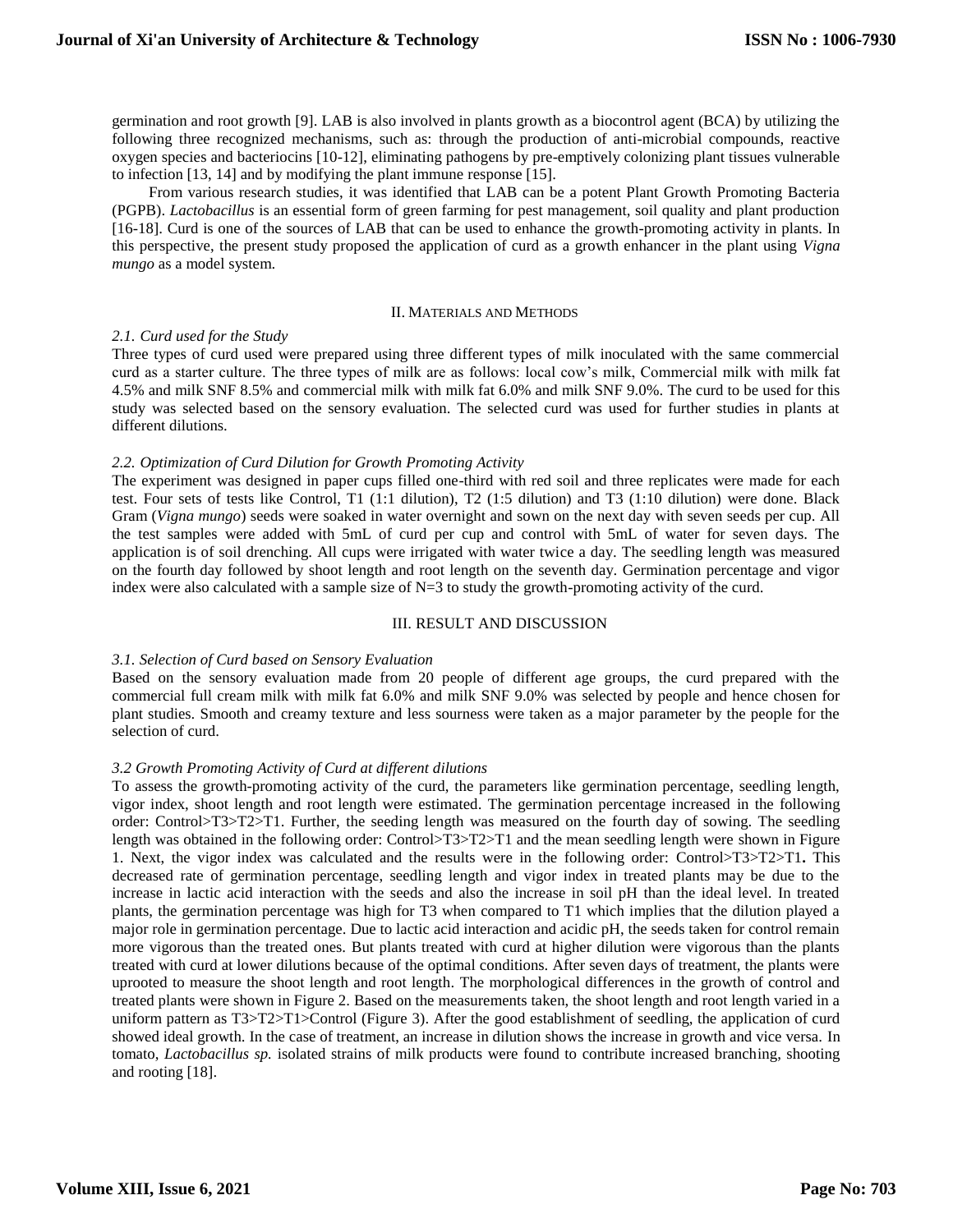

**Figure 1. Growth of Black Gram (***Vigna mungo***) Plants after 7 days of Treatment with Different Dilutions of Fermented Curd**



**Figure 2. Morphological Observation of** *Vigna mungo* **Plantlets after 7 days of Treatment with Curd**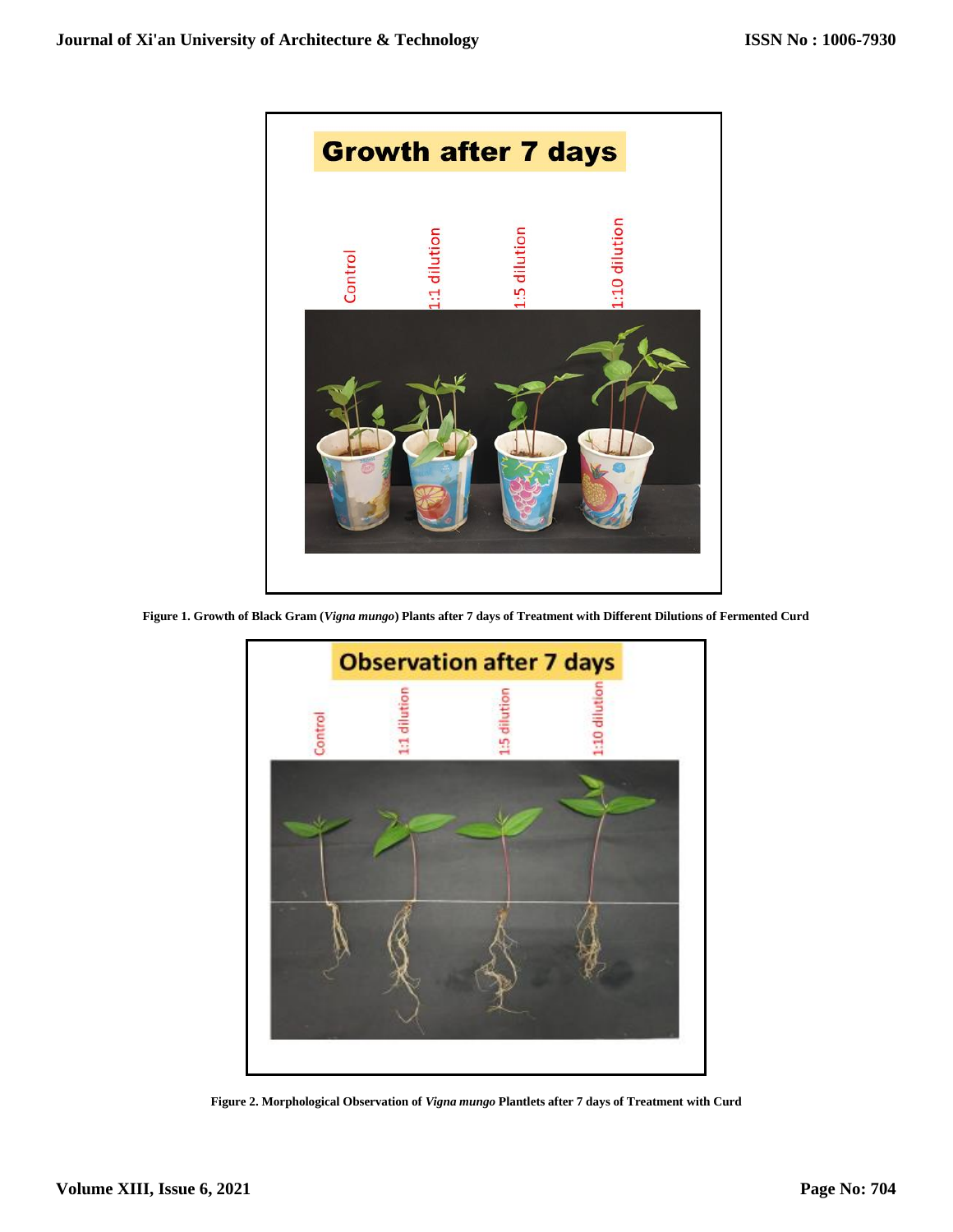

**Figure 3: Seedling length, Shoot length and Root length of Control and Treated Plants**

Black Gram being a leguminous crop usually fixes nitrogen due to its symbiotic relationship with a host-specific strain of nitrogen-fixing bacteria known as rhizobia. This was also enhanced by the addition of curd to plants. The number and size of the root nodules were larger in treated plants than in control (Figure 4) leading to improved nitrogen content in the soil due to nitrogen fixation.



Figure 5. Observation of Root nodules in Black Gram Plant Treated with Curd after 7 days